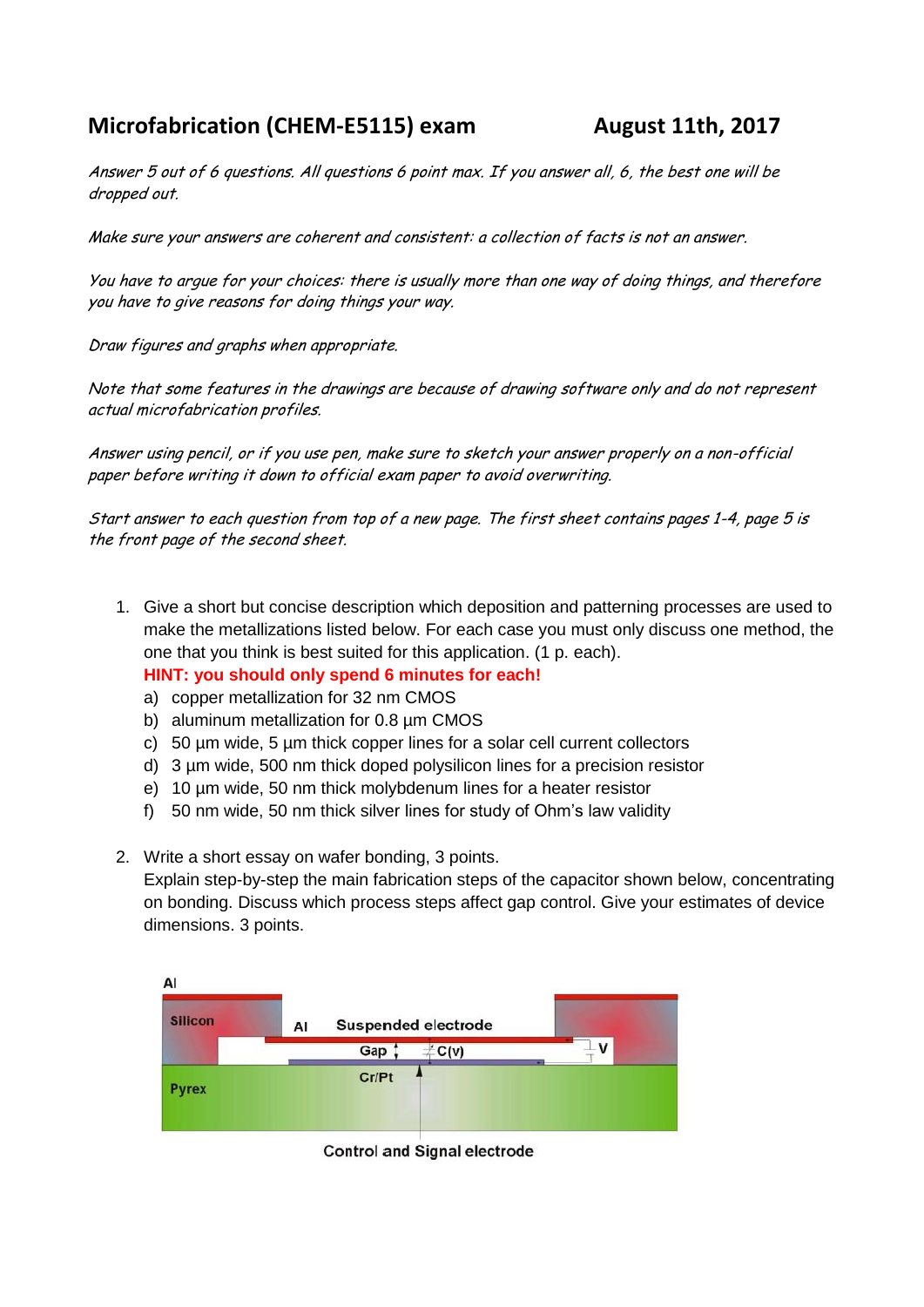3. Analyze the fabrication process of the bolometer shown below step-by-step.3 points.

Explain lithographic issues related to device: linewidths, alignment, etc. Assuming the figures are drawn to scale, give your estimates for lithographic and etched dimensions. 3 points.

**Hints:** In the cross sectional views the black material is a conductor, the dark grey an insulator, light gray is silicon wafer, hatched material is photoresist.



- 4. Identify the six different deposition processes shown below. Shortly discuss the prominent features of these deposition processes. 1 point each.
	- a)  $SH_4(g) \to Si(S) + 2 H_2(g)$
	- b)  $WF_6(g) + 3H_2(g) \rightarrow W(s) + 6 HF(g)$
	- c)  $CH_4(g) \rightarrow C(s) + 2H_2(g)$
	- d) HfCl<sub>4</sub> (ad) + 2 H<sub>2</sub>O (ad)  $\rightarrow$  HfO<sub>2</sub> (s) + 4 HCl (g)
	- e)  $Au(CN)_2$  <=>  $AuCN + CN^-$ AuCN +  $e^{-}$   $\rightarrow$  Au (s) + CN<sup>-</sup>
	- f)  $F_3C-(CF_2)_n-Si-OH + HO-Si$  (surf)  $\rightarrow$   $F_3C-(CF_2)_n-Si-O-Si$  (surf) + H<sub>2</sub>O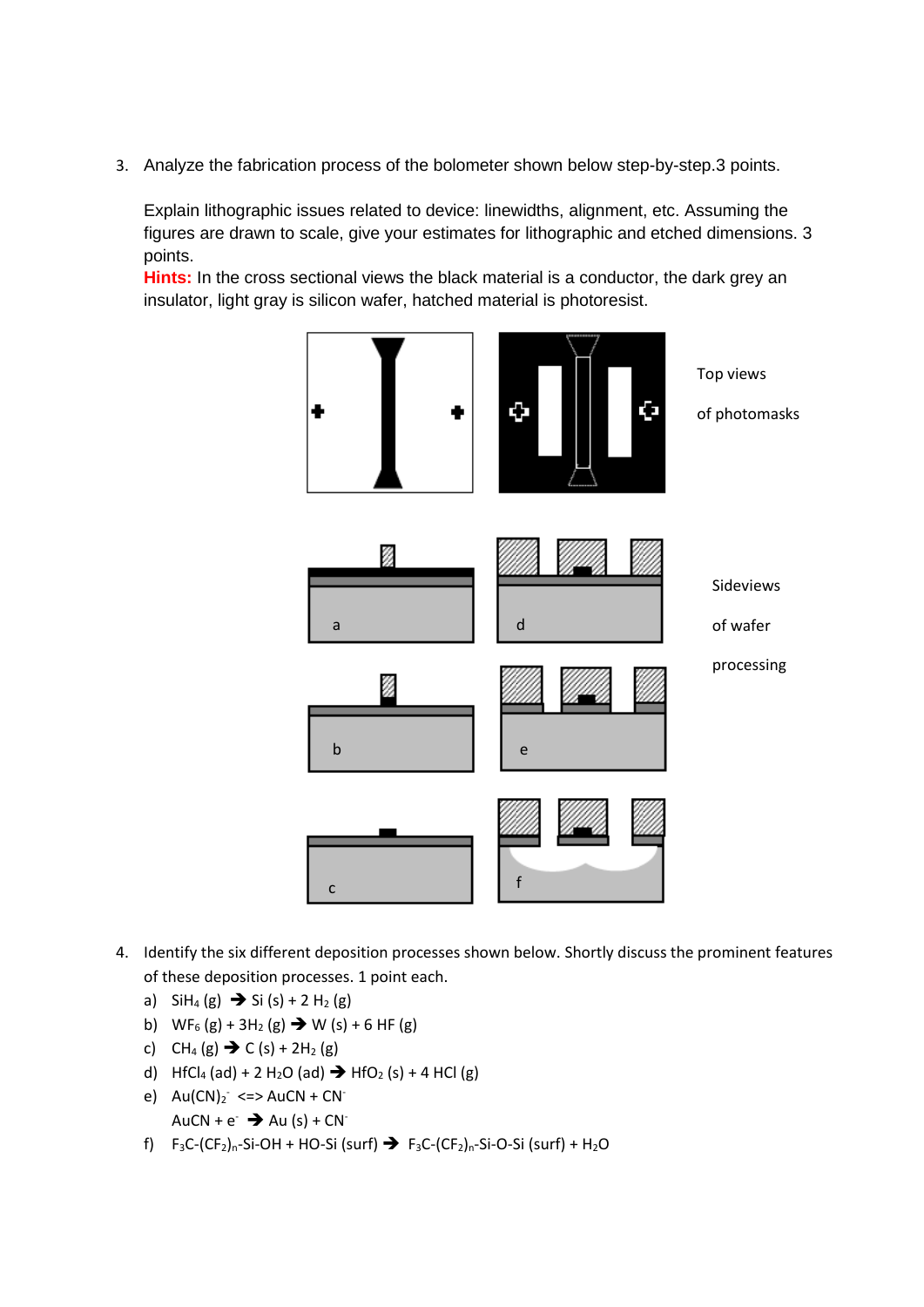5. Explain step-by-step how the structure shown below was made. 3 points. Answer to this part on regular answer sheet.

Then consider six different continuation possibilities (separate cases; not a sequence); 0.5 point each. Both draw **TO SCALE** and explain key issues in words. Use separate answer sheet provided.

- a) annealing in  $N_2$  at 1000 $\degree$ C for 1 hour
- b) oxidation at  $1000^{\circ}$ C for 1 hour
- c) in POCl<sub>3</sub> containing atmosphere at  $1000^{\circ}$ C for 1 hour
- d) KOH etching for 1 min at  $80^{\circ}$ C
- e) HF etching for 3 min
- f) LPCVD nitride deposition 500 nm

Note: the figure is drawn to scale: n-<Si> epilayer is 1  $\mu$ m thick and the trenches are 1  $\mu$ m wide. Wafer thickness, however, is not to scale, but please ignore processes on backside.



6. Explain step-by-step the fabrication of the photodiode shown below. 6 points. **Hints:** doping is done by ion implantation. Silicide is formed by solid state reaction between metal and silicon.

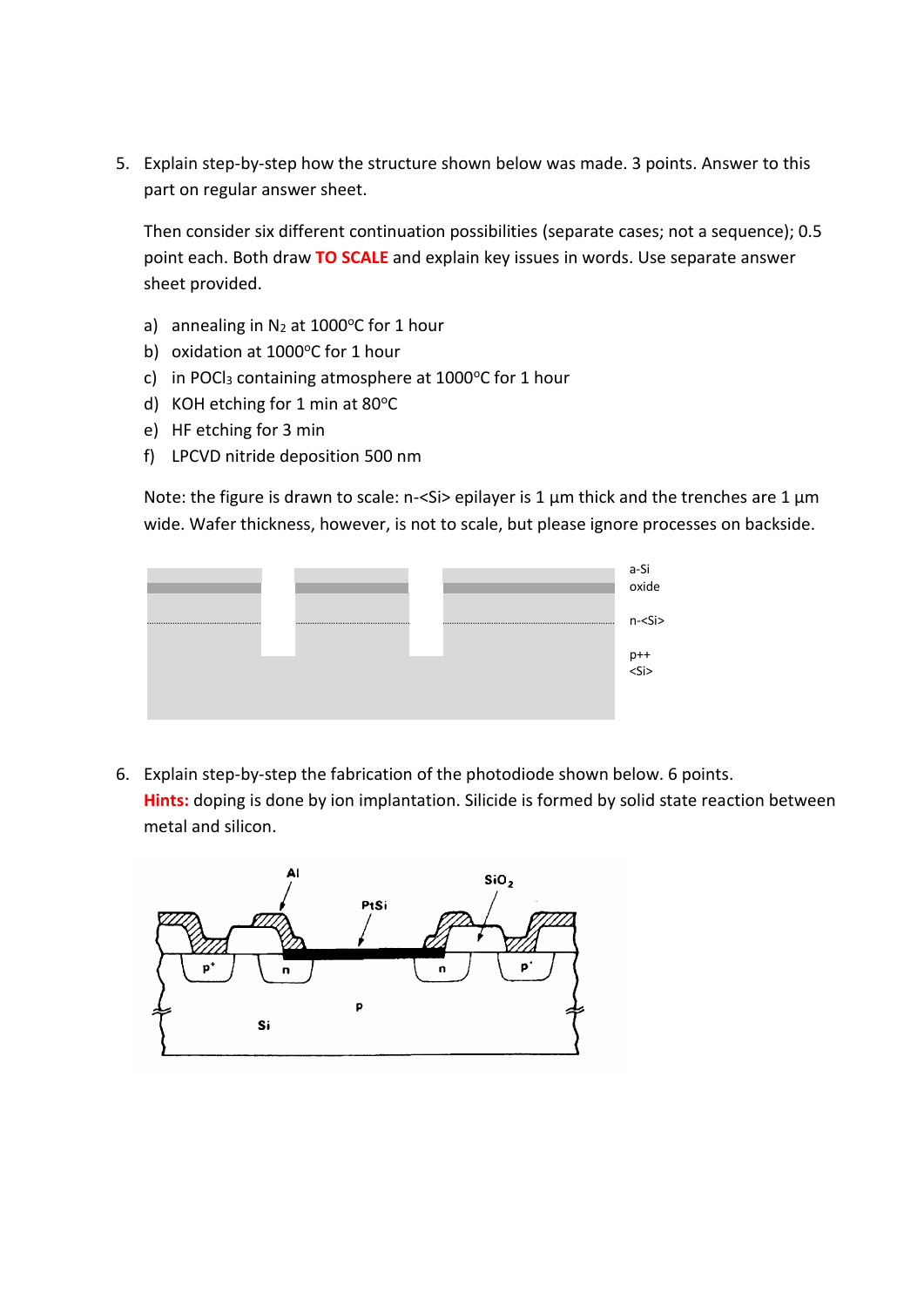Return this answer sheet: Name:

a) annealing in  $N_2$  at 1000°C for 1 hour



b) oxidation at 1000°C for 1 hour



c) in POCl<sub>3</sub> containing atmosphere for one hour at 1000°C